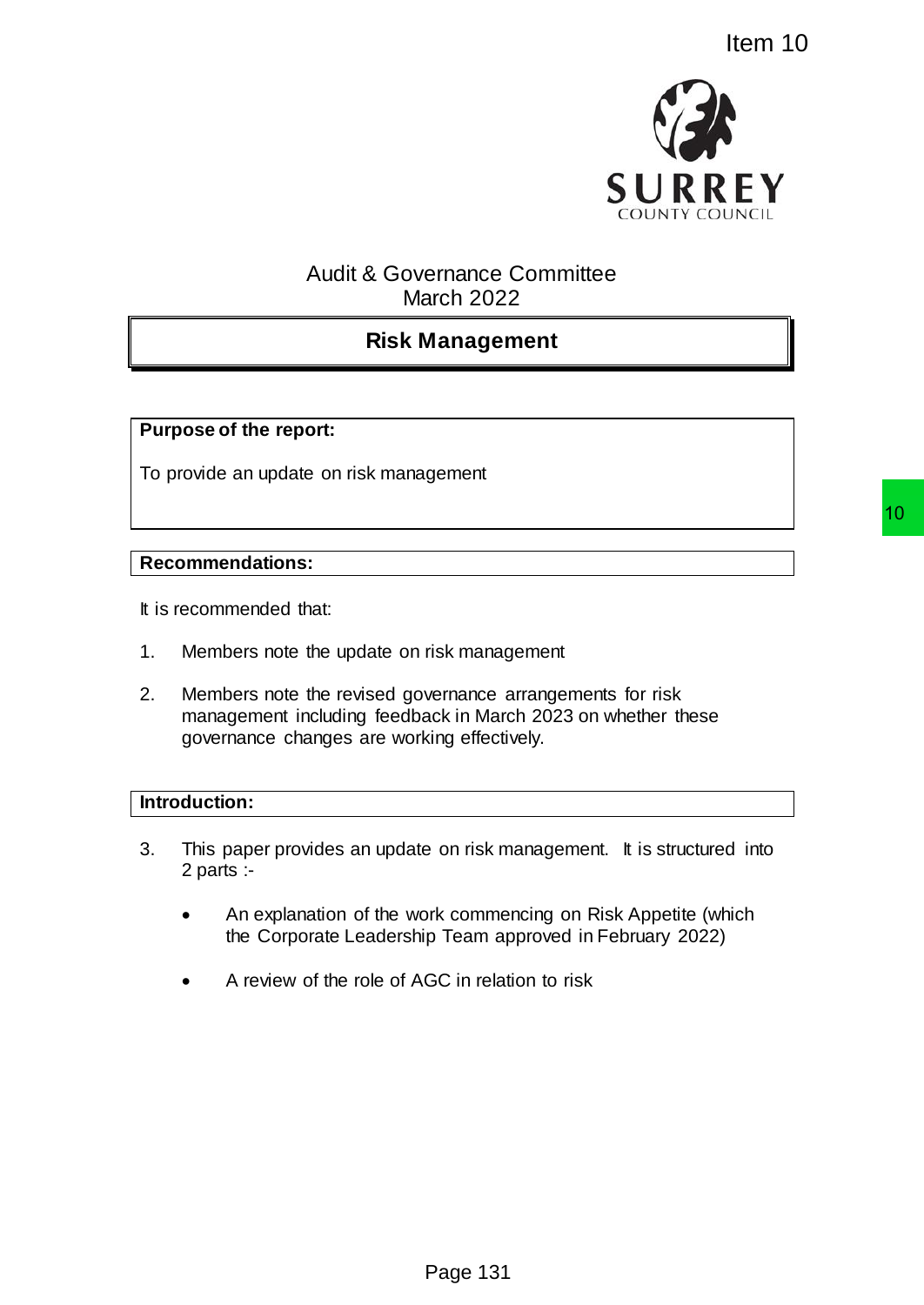#### **Risk Appetite**

4. Risk appetite is :

*'The amount of risk than an organisation is prepared to accept, tolerate or be exposed to at any point in time.*'

The Corporate Leadership Team (CLT) approved work on risk appetite at their monthly risk review session in February. Organisations often define their risk appetite to provide :

- Acknowledgement that there is normally a direct link between the amount of change the organisation wants to achieve and the risks with trying to realise it
- Consensus on the level of risk that is acceptable given different people have different views on the amount of risk that they think should be taken
- Clarity with explicit reference to the level of risk that the organisation is prepared to accept, tolerate or be exposed to
- Direction for those undertaking work in terms of what activities need be undertaken to align with the organisations' risk appetite. This may require undertaking different or more ambitious programmes or indeed limiting planned changes.
- 5. Fundamentally, risk appetite is about how much risk the organisation is prepared to take. Organisations must accept that some risks may materialise and result in adverse consequences in order to benefit from those activities that 'pay-off'. Typically, the higher the risk the greater the expected benefit.

*"Public sector organisations cannot be culturally risk averse and be successful. Effective and meaningful risk management in government remains more important than ever in taking a balance of risk and opportunity in delivering public services" The Orange Book (government finance function) – August 2021*

6. There are typically 5 levels of risk appetite from averse to disruptive which an organisation can base its risk appetite on (shown on the next page). Whilst the terminology is often quite different from organisation to organisation - for example risk averse may be restated as risk opposed or risk reluctant - the application of 5 levels is quite widespread. Fraction of the model of the emploined to accept or the magnisation is prepared to accept or indeed limiting be undertaking different or indeed limiting planned change of the may require undertaking different or indeed lim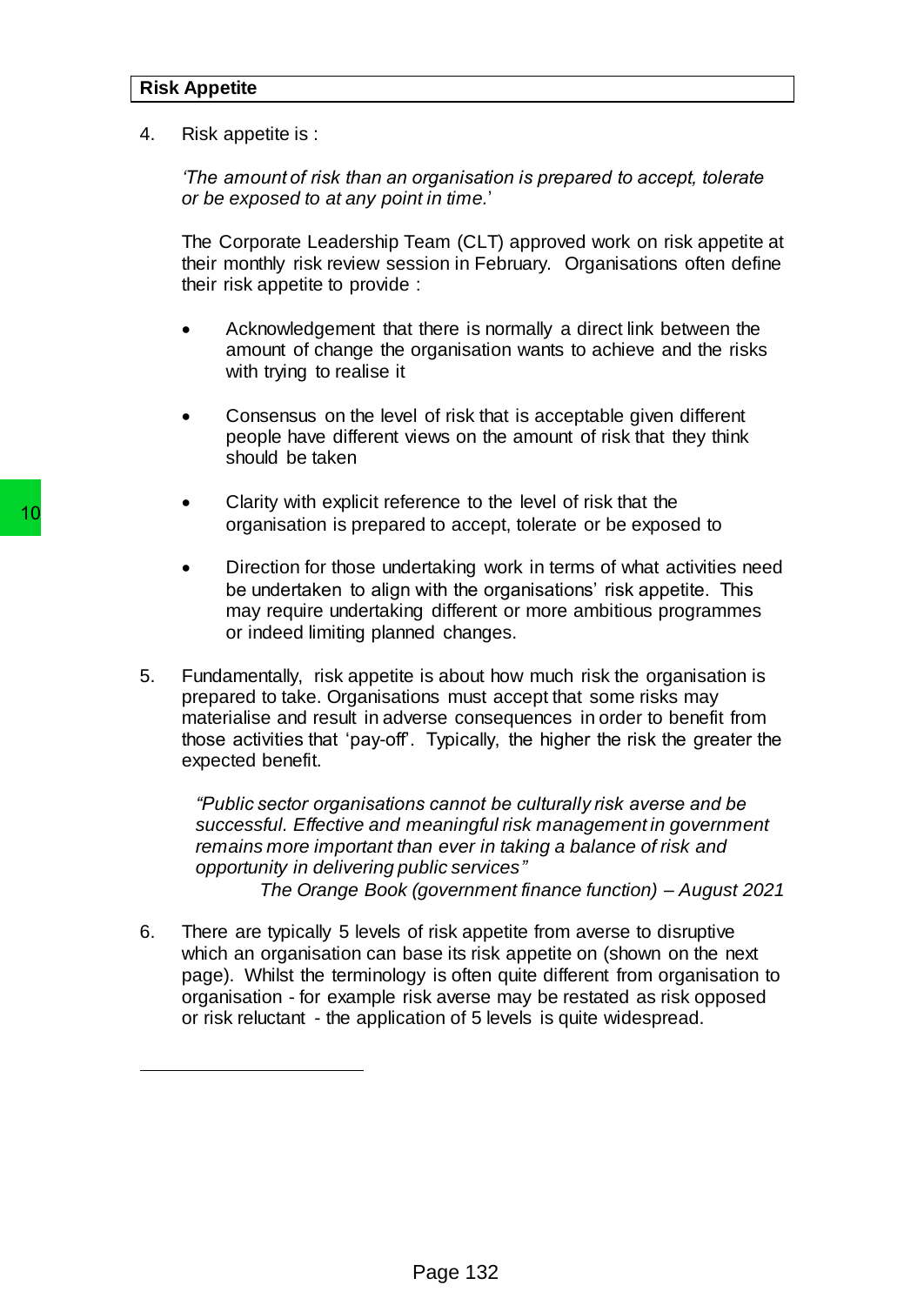#### 5 Levels of Risk Appetite

| <b>Risk Appetite</b>          | <b>Description</b>                                                                                                                                                                                                                                          |
|-------------------------------|-------------------------------------------------------------------------------------------------------------------------------------------------------------------------------------------------------------------------------------------------------------|
| <b>Averse</b>                 | Avoidance of risk and uncertainty in achievement of key<br>deliverables or initiatives is a primary objective. Activities<br>undertaken will only be those considered to carry virtually no<br>risk.                                                        |
| <b>Cautious</b>               | Preference for very safe delivery mechanisms that have a low<br>degree of risk but in turn will not necessarily provide the best<br>outcome.                                                                                                                |
| Tolerant /<br><b>Balanced</b> | Preference for a balanced-option where it is appropriate that<br>some business areas should have lower risk while<br>acknowledging that other initiatives necessitate a higher level of<br>risk to meet objectives. Value for Money is a key consideration. |
| <b>Seek</b>                   | Prepared to actively undertake a significant number of activities<br>where the outcome is uncertain. Propensity to choose options<br>with the expectation of higher returns/rewards but which may<br>not result in successful delivery.                     |
| <b>Disruptive</b>             | Eager to be innovative and to choose options based on<br>maximising opportunities and potential higher benefit even if<br>those activities carry a very high risk.                                                                                          |



7. Some organisations stop at this point by having a short statement detailing their risk appetite to mirror their ambitions. While this is helpful in 'setting the tone' for the organisation around risk, the real value of looking at risk appetite is deciding those parts of the organisation which should take more or less risk.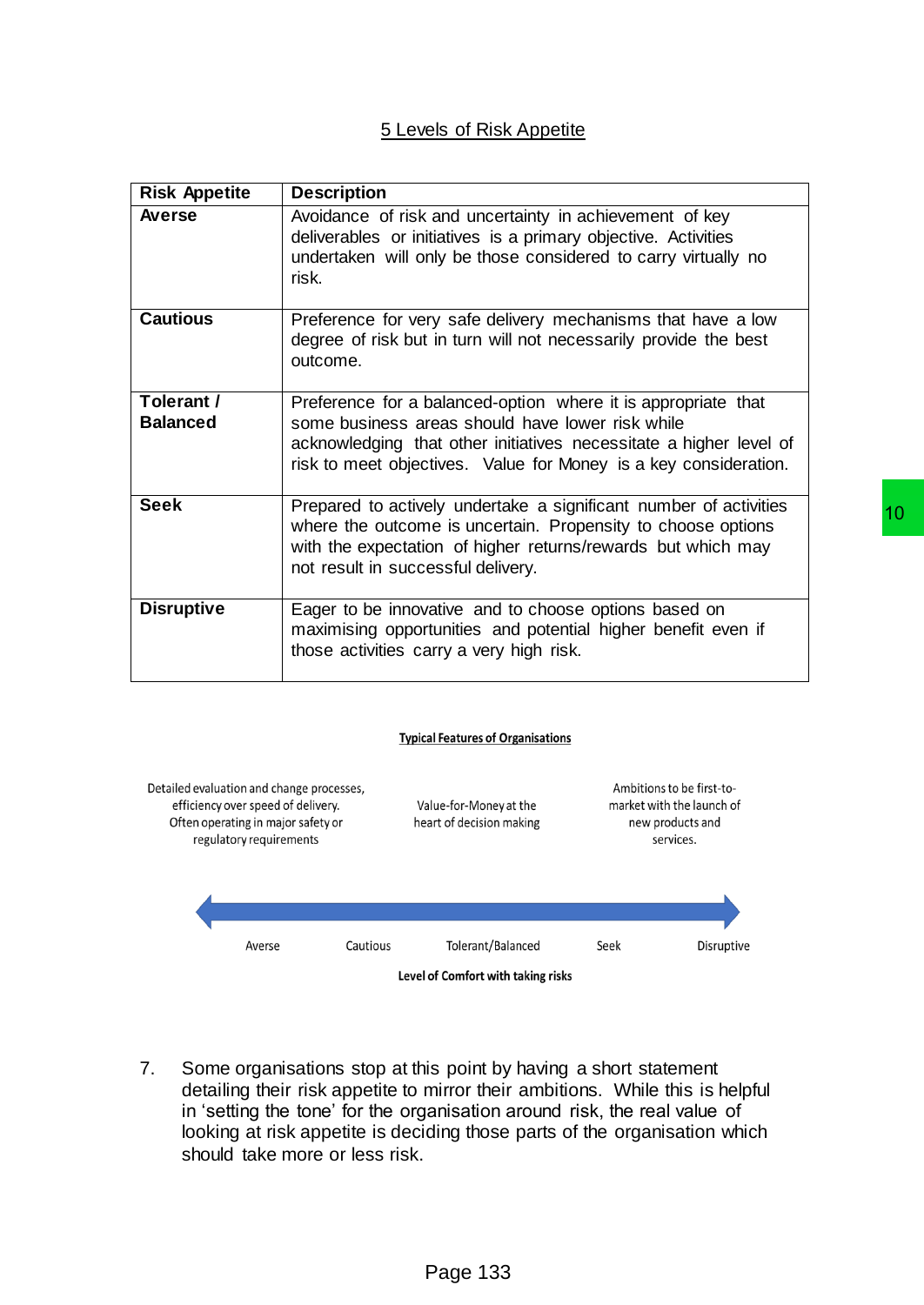- 8. 'ETI' and 'Customer & Communities' will be the first areas to assess their risk appetite. This will involve discussions with key stakeholders – including Cabinet Members – and to reach a point of an agreed risk appetite statement.
- 9. The work will then be widened to cover the other key parts of the organisation. Once this is completed and there are a number of risk appetite statements it will be possible to take a helicopter view of the findings to determine the overall risk appetite for the organisation. The below diagram is a useful way to visualise this.



#### **Example of the risk appetite map for the key business areas**

Key :

- $0 =$  Withdraw from activity
- $1 =$  Averse,
- $2 =$  Cautious,
- $3$  = Tolerant,
- $4 =$  Seek,
- 5 = Disruptive
- 10. It is expected that the work around risk appetite will run until the end of the summer, but will be dependant on availability and progress in coming to an agreed position with key stakeholders. Subsequent reviews of risk appetite should take place annually to allows time to consider any changes to the external operating environment and whether there has been any significant shift in the direction of the organisation.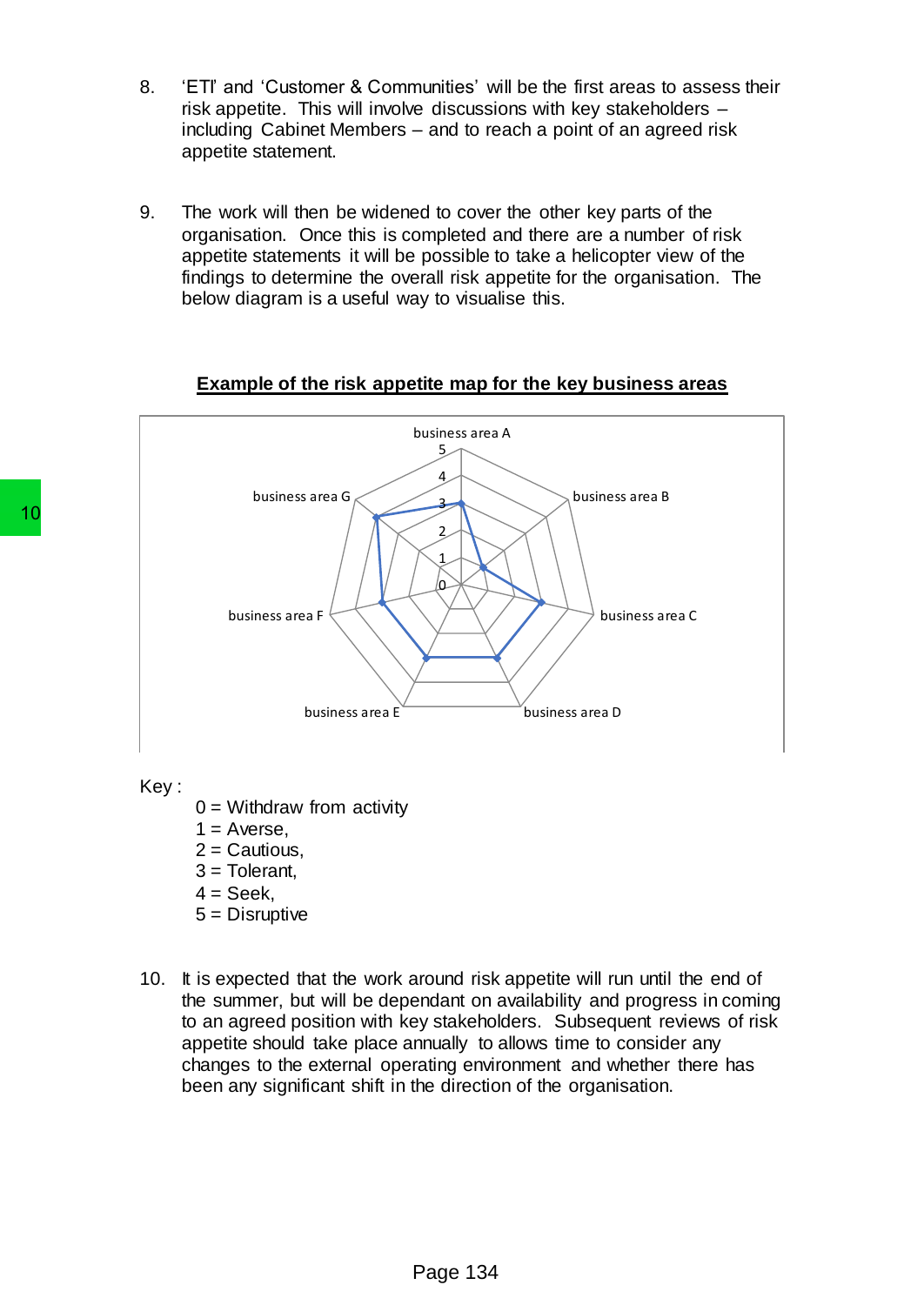- 11. There has been a significant improvement in the risk management capabilities of Surrey County Council over the past year. This has included the focus AGC have provided principally in 4 areas:
	- Ensuring that there is a risk strategy / framework in place
	- Receiving updates on the progress/effectiveness on risk management
	- Reviewing the Corporate Risk Heat Map / Risk Register
	- Performing deep dives on specific risks
- 12. With risk management beginning to mature, the governance arrangements required to provide the appropriate level of scrutiny have been revisited. It is helpful to remind ourselves of the ToR (terms of reference) for the AGC around risk management responsibilities, namely:

### *" To monitor the effective development and operation of the risk management and corporate governance arrangements in the council."*

(Constitution of the Council, Part 3, Section 6.10)

- 13. This ToR is supported by CIPFA (Chartered Institute of Professional Finance and Accountancy) who produced a report entitled 'helping audit committees to be effective' which expressed the need for oversight on risk management rather than line of site on the risks.
- 14. Taking account of the ToR, acknowledging the development of risk management over the past year, and reflecting on what is the most appropriate way for the Council to review risk a number of discussions have taken place on how best to move forward. After reviewing the position with the Governance and Legal Director, Chief of Internal Audit, Corporate Finance Director, Deputy Chief Executive and Cabinet Member for Resources and Corporate Support there was a clear consensus that: **Example arrangements in the council."**<br> **Constitution of the Council, Part 3, Section 6.10)**<br>
FA (Chartered Institute of Professional<br>
no produced a report entitled 'helping audit<br>
inic of site on the risks.<br>
Exknowledgin
	- Responsibility for the oversight and assurance on risk management should be undertaken by the AGC. The focus should be on reviewing and approving the risk strategy along with updates by the Strategic Risk Business Partner on overall performance and future areas for risk improvement.
	- Responsibility for reviewing specific Corporate risks (updated via the Corporate Risk Heat Map and Corporate Risk Register) should be undertaken by Cabinet. These will be supplemented as required by more detailed risk deep dives – which will be particularly useful for those Cabinet Members where specific risks sit within their Portfolio.
	- Responsibility for the day-to-day operational management of risk continues with CLT (and Officers).